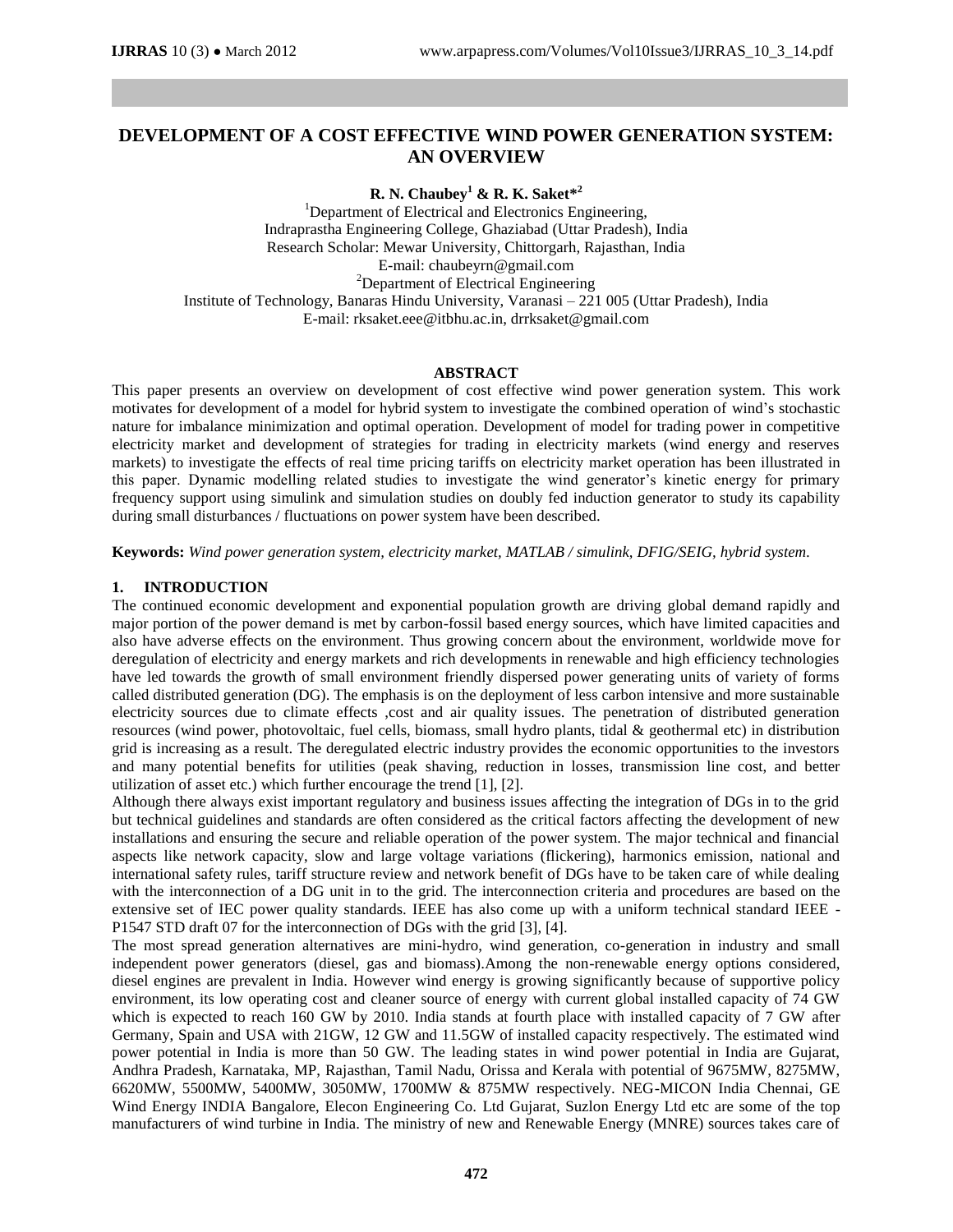wind power development work on India. By 2012 the target is to achieve 10% of the power generation from renewable energy sources out of which 50 percent will come from wind power as estimated by center for wind energy technology (CWET) an R&D institution of MNRE. The India's geographical location also has several advantages for the extensive use of the renewable energy sources [5], [6]. Wind power is going through rapid development. It is among the fastest growing power sources in the world and supplying significant shares of energy in large regions. However wind generation, in particular, has placed new challenges on the system operation and planning, because of the un-dispatch-able nature of wind, the difficulty in forecasting, and the impossibility of storing it. Thus wind power integration in to the power system is now an issue in order to optimize the resource utilization and to continue the high rate of installation of wind generating capacity, which is necessary so as to achieve the goals of sustainability and security of the supply.

The main technical challenges associated with wind power integration include effects of wind power on the power system, the power system operating cost, power quality, power imbalances, power system dynamics and impacts on transmission planning. As the penetration of wind power increases i.e. above 20%, the impact on the power system will also be higher. The emergence of wind and other DGs is coupled with the restructuring of the power sector and market orientation it received in recent years. This has opened new business opportunities to private investors, noninstitutional, in supplying to the grid, resulting in a new inflow of capital to the sector. This has also presented new problems to an industry that was used to a tight control of their supply system. Now not only did planning become a difficult exercise, because the existence and location of new power plants became uncertain and dependent on the decision of third parties but also the operation was confronted with new degrees of uncertainty, not only as a result of private operators but also as a function of wind unpredictability. The requirements of power system with wind power, along with technical and economic challenges posed by it for reliable and economical operation and its solutions were proposed [7]-[9]. It's always advisable to operate wind power with any other generation mix to cater to its uncertainty. The technical, environmental effects and economical impacts of the wind integration with other generation mixtures were studied through a power balance model, which reveals rise in operational cost in case of 100 percent penetration of wind power but reduced the system wise emission abatement costs [10].

### **2. ISSUES RELATED TO ALLOCATION OF RESERVES IN SYSTEM WITH SIGNIFICANT WIND PENETRATION**

Among the most common concerns while wind power integration, the very first concern is varying amounts of wind generation which tends to increase the need of ancillary services as the wind penetration increases into the system. Therefore, its large scale integration into the electric power system poses challenges to power system operators and planners. In short term, the variations in wind power affects the power system operation which includes allocation and use of extra reserves as well as cyclic losses of conventional power plants, transmission and distribution network impacts. In large system, the reserve requirements of different loads and wind power interact and partly compensate for each other. The variability introduced by the wind power will not be significant in case the variations are of same order as the variability of random behavior of the electricity consumers. The estimates for increased reserve requirement have resulted in a very small impact on time scale of seconds and minutes. However on the time scale of 15 min-1h, the estimated increase in the reserve requirement is of the order of 2-10% of installed wind power capacity, when the penetration level of wind is 10%. Reserve services are the services required for the control of system frequency within certain bounds in the presence of these events. The primary reserves (within 10 seconds) are necessary in order to enable the system to intercept runaway frequency after an unexpected disturbance and are typically provided by spinning units within a very short time range. The importance is to estimate the required level of spinning and non spinning reserve in a power system with a high penetration of wind power. The classic approach for the determination of the necessary primary frequency control services is based on off-line stability analysis of selected extreme conditions. This approach does not take in consideration the varying behavior of the demand and the dynamic characteristics of the generation response [11].

In [12] the author considers wind speed and load forecasts errors and ramp rates of conventional thermal units to determine system reserve margins in the wind-hydro-thermal interconnected Swedish electricity system. Consideration is given to the correlation of wind farm forecasts within a region and between different regions and links the reserve levels to a probability of too low a frequency due to load and wind fluctuations. In many systems, the amount of reserve carried at any time is just enough to cater for the loss of the largest in-feed. Although there is some uncertainty due to load forecast errors, system operators are familiar with this and can generally manage it. This approach does not guarantee a secure system at all times, but rather assumes any loss of generation greater than the largest infeed is so infrequent that it is deemed unnecessary to carry extra reserve all year round. When such an event does occur the system will have to shed some load. This simple approach to quantifying reserve needs has proven successful in many systems all over the world. However, as wind power penetration grows, there are concerns that the uncertain nature of wind power output will mean that amounts larger than the largest in-feed are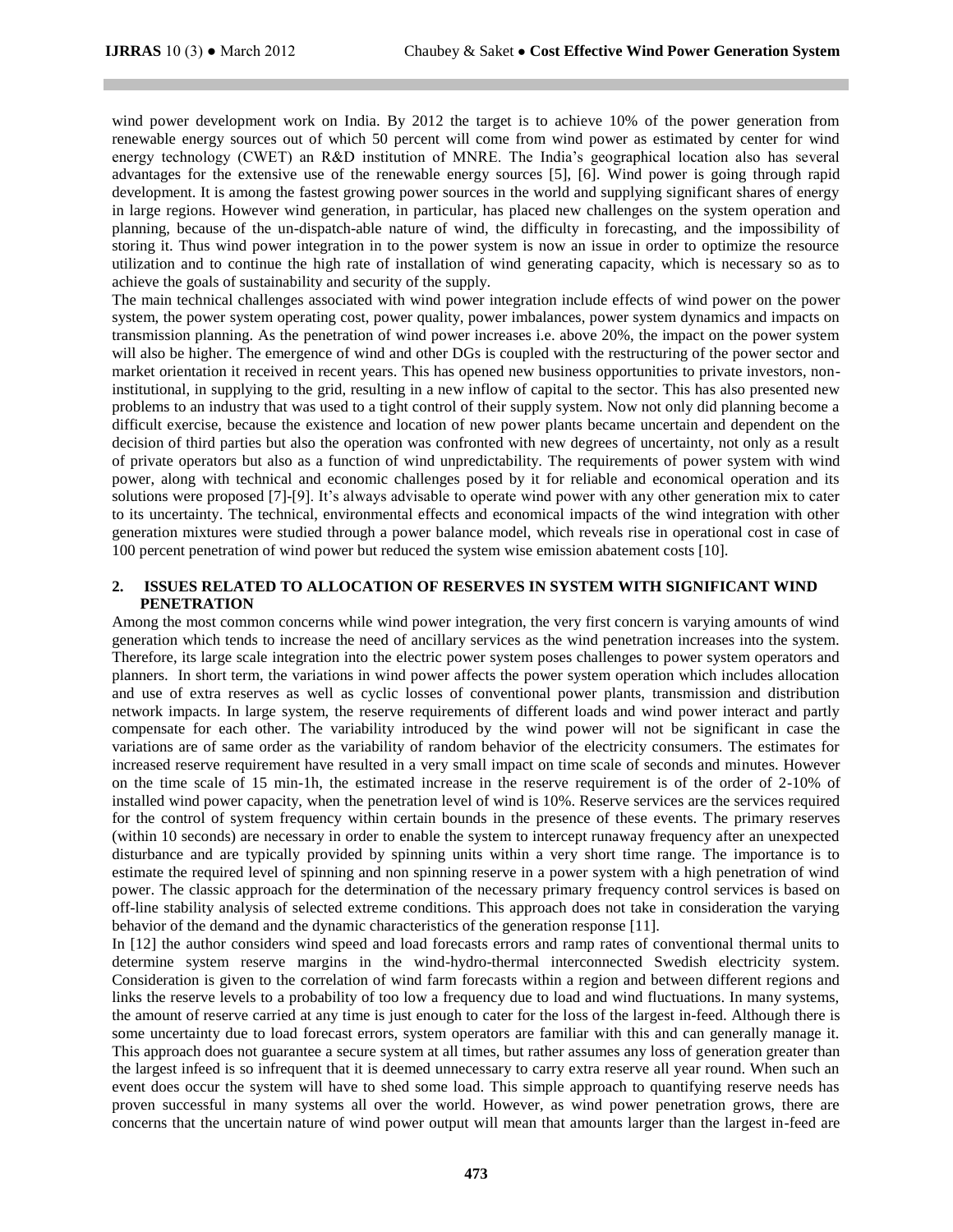lost more frequently as significant un-forecasted wind variations may coincide with large generator trips. A new probabilistic approach to quantify reserve demand was proposed [13] considering the generator outage rate; load and wind power forecast errors. The calculation for reserve level required at each hour was related with the reliability of the system assuming that average risk of load shedding as a result of the above factors remains same for all hours. In [14] the authors have suggested scheduling and pricing energy and reserves (primary, secondary and tertiary) simultaneously as these services are in fact strongly interrelated. The simultaneous operation will not only result the uniform prices for these services but also averts the need of ad-hoc operator, uneconomical out of merit operation, start-up of extra unit and unnecessary load shedding.

With the liberalization of the energy market and the associated unbundling of the formerly vertically integrated utilities, the transmission system operators (TSOs) are forced to introduce new functions in managing the system. A new division of the energy market structures is the ancillary services market, defined as the market of those services necessary to support the transmission of electric power from producer to purchaser. Ancillary services normally include voltage support, black start capability, automatic gain control (AGC), and reserves with varying levels of response times, etc. Using these services, the TSO must be able to maintain the system in a secure operating state in the most economic way. An economic load dispatch algorithm is proposed for getting generation schedule and primary spinning reserves which includes security margin as constraints extracted from different contingencies conditions [15]. Few other techniques using energy functions and artificial intelligence were also applied. However effect of response time of the offered reserves from generating units was not dealt properly. A hybrid deterministic probabilistic approach to reliability constrained market clearing with unit commitment was used considering loss of load probability and expected load not served as upper bound criteria for reserve calculation [16]. However it was only a single-period market-clearing model and multi period model is required with simplification in hybrid metrics formation.

It has been suggested from previous work that the energy and reserve should be scheduled and priced simultaneously. The level of the reserve needed can be lowered in case the scheduling of reserve is done incorporating stochastic behavior of wind in the formulation of the problem. To obtain the economically optimal level of spinning and non-spinning reserves and their costs a two stage stochastic programming [53] market clearing model spanning a daily time horizon has been proposed. The structuring of two stage stochastic process is justified by the fact that electricity market must be cleared well in advance than the uncertainty associated with the wind power is realized. It takes in to account the networks constraints and the costs of lost load and wind spillage. Reserve requirement is driven by the trade-off between the value of lost load and energy and reserve offers [17]. In [18] author has used the concept of stochastic securities so as to improve the systemic scheduling of the reserves. This helps in minimizing costs of preventive measures through unit commitment, generation and load dispatch as well as reserve scheduling and post-disturbance corrective security actions.

In the stochastic process modeling only the stochastic behavior of wind power is considered and the demand uncertainty and generation failures have been ignored. It needs to be incorporated along with stochastic security issues to achieve result accuracy in addition to precise modeling of the spatial and temporal correlations of wind related magnitudes. This proposed methodology can also be extended to reliability related issues such as the impact of increasing wind power penetration on loss of load expectation.

# **3. IMPACTS OF WIND PENETRATION ON POWER SYSTEM DISPATCH AND ITS COST: UNIT COMMITMENT PROBLEM**

The second major concern with wind power is its impacts on electric power system operating costs*.* We know that wind speeds cannot be predicted with high accuracy over daily periods, and the wind often fluctuates from minute to minute and hour to hour. Consequently, electric utility system planners and operators are concerned that variations in wind plant output may increase the operating costs of the system. This concern arises because the system must maintain balance between the aggregate demand for electric power and the total power generated by all power plants feeding the system. This is a highly sophisticated task that utility operators and automatic controls perform routinely, based on well-known operating characteristics for conventional power plants, sophisticated decisionsupport algorithms and systems, and a great deal of experience accumulated over many years.

An increase in variable generation on an electricity system may require the system operator to alter how conventional generation is dispatched since wind generation may receive priority dispatch. As such, conventional generation may be obliged to operate at different operating levels in order to be available to ramp up or down to accommodate the inherent variability of the wind generation. There may also be an increase in the number of startups and shut-downs of other units as system operators attempt to coordinate the following of the fluctuating load throughout the day and the variable output of the wind generation. The numbers of investigations have been done to find the impacts of wind power on operating costs of electric power system. Utilities system with different generating resources mixes were investigated with different analytical techniques. The common element of study is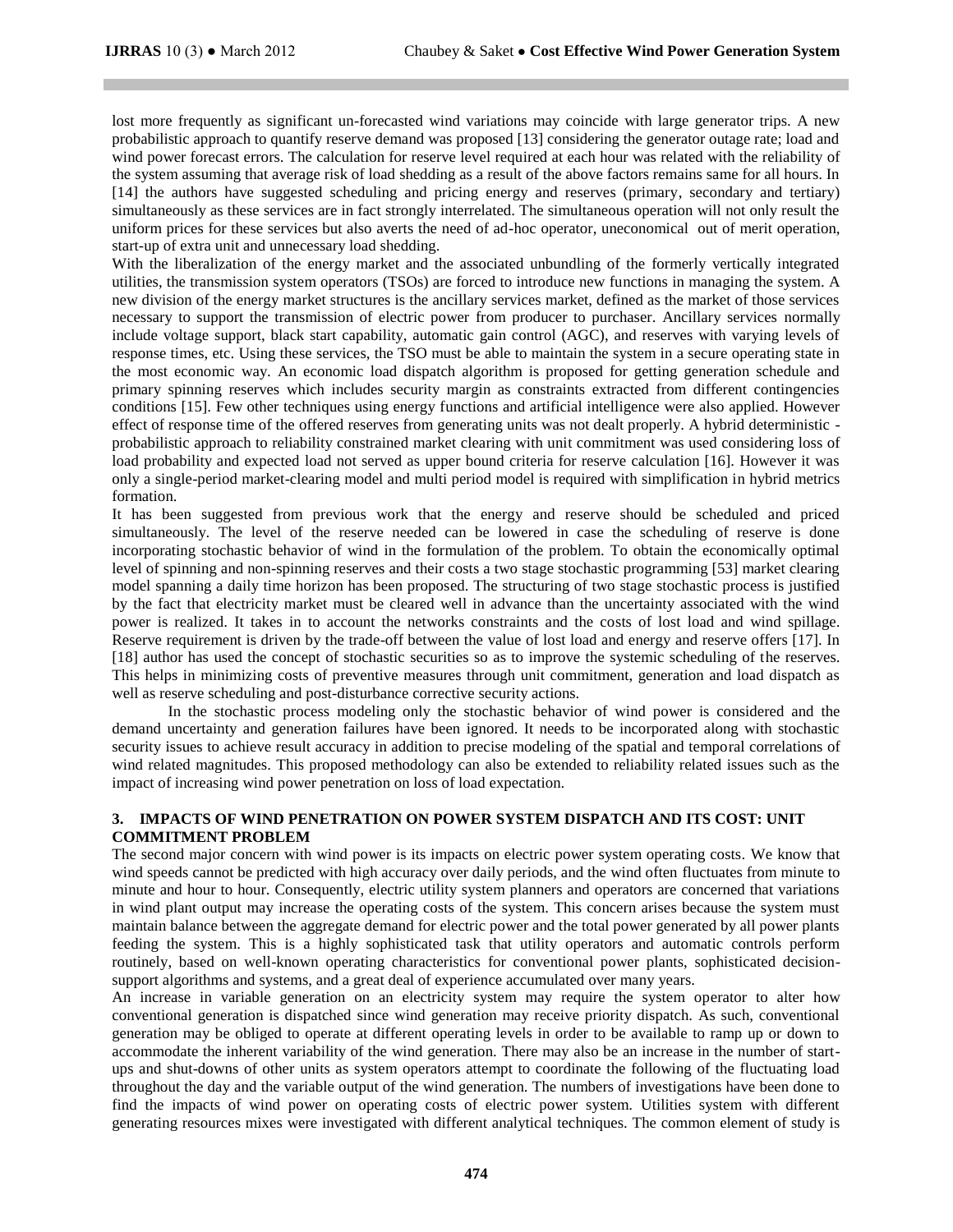to find the cost of ancillary services necessary to accommodate a wind plant on a utility system. There are typically three time scales of interest, which correspond to the operation of the utility system and the structure of the competitive electricity markets [7]:

1. Unit-commitment (UC) horizon of 1 day to 1 week with 1 h time increments,

2. Load-following horizons of 1 h with 5–10 min increments (intra-hour),

3. Regulation horizon of 1 min–1 h with 1–5 s increments.

Each of the time frames has special planning and operating requirements and costs. The unit commitment is the most common and the most important issue in power system operation and control. The problem becomes very complex with the penetration of wind power into the system. Number of studies has been carried out for optimal selection of on-line units and optimal output levels of committed units in the power system with various generation mixtures such as thermal-wind, hydro-wind, PV-wind and diesel-wind etc. The studies carried out used mostly the deterministic approach for analysis. However the stochastic behavior of wind should also be modeled. The additional reserves for wind power must be allocated to guarantee operational reliability and minimize associated cost. Assessment of wind power's impact on unit commitment and dispatch is, therefore, a fundamental issue when integrating more wind power into power system.

The unit commitment problem is commonly a non linear, large scale, mixed integer combinational problem. There can be large savings by improving unit scheduling so considerable attention have been given to develop efficient solutions. Various mathematical programming and heuristic based approaches such as: dynamic programming [11], neural networks, simulated annealing, evolutionary programming, genetic algorithm [19] and particle swarm optimization [20] based have been used to solve the UC problem. The methods proposed were however applied to the conventional generation most of the time.

Liu Yong and Shang Tao [21] solved economic dispatch problem incorporating wind plant with thermal units using genetic algorithm considering constraints like valve point effect, ramp rate limits etc and the effect of wind generation on net operating cost was demonstrated. But it was for a perfect wind power prediction which is far from the real operation. A simulation method, based on time series for dealing with volatile wind generation, applied the security –constrained economic dispatch algorithm to investigate the impact of wind power on thermal generation unit commitment and dispatch [22]. Another security constrained unit commitment unit commitment algorithm was put forward where re-dispatching of non-wind units was done during wind volatility. The reserves option was not considered as system may not have enough generation ramping capabilities at a given hour for supplying the allocated reserve when wind generation is not available in real time [23]. The unit commitment problem as mixed integer was solved [24] for an island of Ireland. The detailed analysis of the factors affecting the net benefits of wind penetration level were investigated, considering start-up costs, average ramping excursion and change in emissions of  $SO_2$  and  $NO_x$ . One such problem formulation was done in [25] where reliability and emissions constraints were included in unit commitment and a cost of violation was added to the total operating cost. The effect of must run wind farms was also added to the problem.

The uncertainties in wind power forecast force the operators to change the schedule and that can result in high cost of operation. In order incorporate the stochastic nature of wind few Unit commitment models based on stochastic optimization were proposed which help in optimal day- ahead scheduling even under varying load conditions. To accommodate large variation of wind power and load, scenario reduction techniques using (Monte-Carlo simulation, PSO etc.) were used in stochastic optimization problem. The approaches have revealed that the solution of the UC problem through stochastic programming not only helps in minimizing cost but also involve lower risk in power system operation along with lesser reserve requirement [26], [27]. In [28] a long term security-constrained stochastic unit commitment (SCUC) model is described, which models unit and transmission line outages, as well as load forecasting inaccuracies.

A multistage stochastic model for optimal operation of wind farm, pumped storage and thermal power plants was used to solve unit commitment under wind and demand uncertainties. Wind power and demand were taken as two independent processes and scenario generated were reduced with adaptive PSO. The solution gives robust solution for the day ahead scheduling [29].The enforcement of reserve requirement in scenario generation is also very crucial to counter the whole spectrum of uncertainty and leads to reduced costs and increased reliability and build confidence in unit commitment decision by the operators. It's very important to include all the sources of uncertainties like wind power error, demand variation, generator outage and reactive power requirement in scenario generation to obtain better solution than the deterministic one [30]. While modeling this type of cases care should be taken to keep the computation time minimum possible. WILMAR project [31] developed a stochastic scheduling tool to examine impact of variability of wind in energy market. It gave the concept of rolling planning that means the system is rescheduled as more precise wind and load forecasts are available.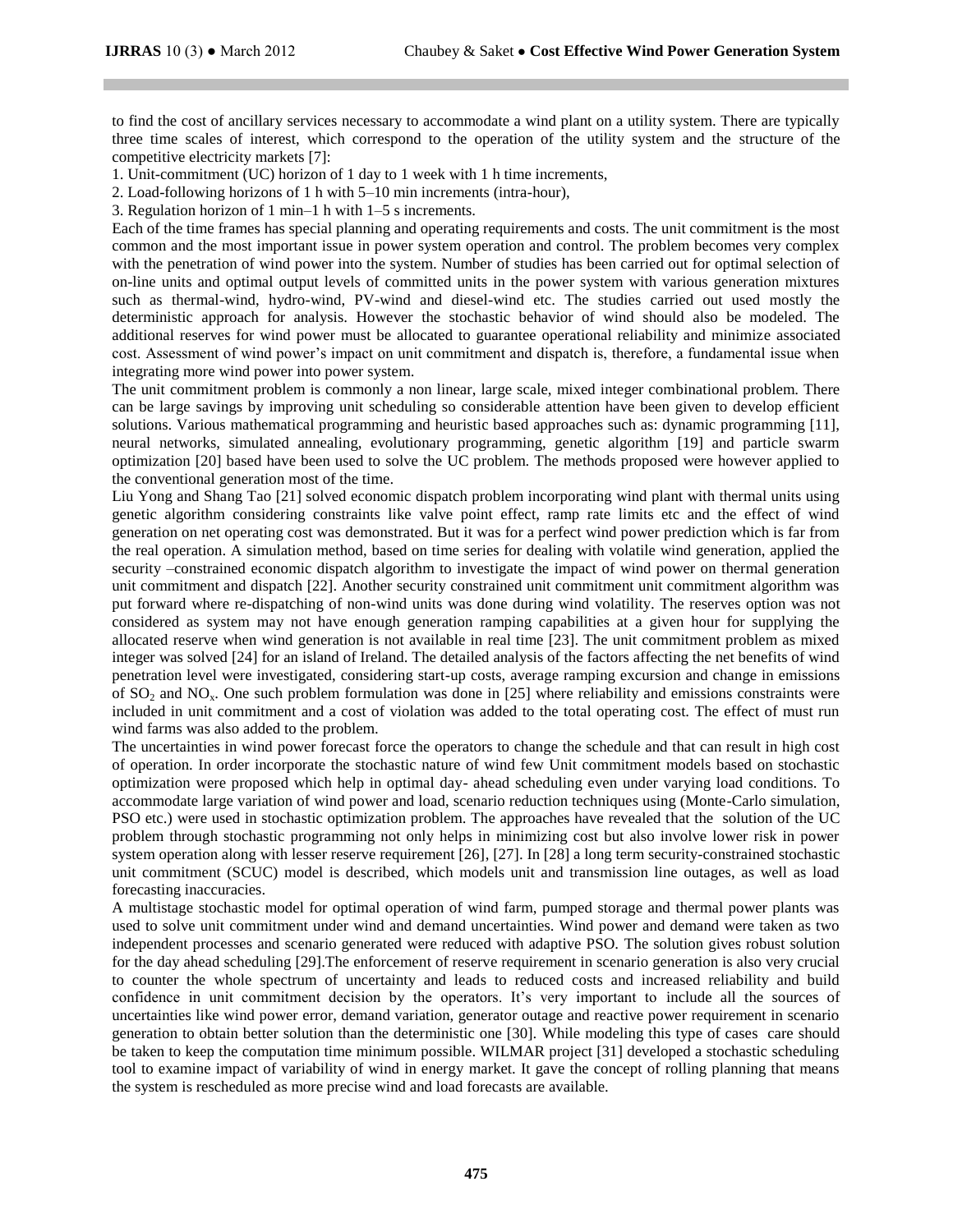In [32] authors have gone for more frequent planning ( i.e. Impact of modeling the uncertainty of wind in different timescales ) and it has helped in reduction in the operating cost, lesser reserve requirement and increases the performance of the schedules.

The problem in power system operation with wind is not only the stochastic nature of wind but also many other constraints such as generation limits, forbidden zones, ramping limits, line limits and ancillary services requirement. Hence to obtain the schedule real time pricing (RTP) can play an important role along with stochastic programming. The day-ahead unit commitment was solved using an hourly time-step for the commitment and dispatch variables, day-ahead forecast of loads, transmission capacities and availability of wind generation. It was demonstrated that RTP provides maximum gains when only commercial and industrial customers were charged by it and residential customers were charged at fixed rate [33].There was also an attempt to solve define commitment of wind turbines and their active and reactive power outputs following a request from wind park dispatch center [34].

# **4. OPERATION AND CONTROL OF POWER SYSTEM IN LIBERALIZED ELECTRICITY MARKET: TRADING ISSUES**

Most of the countries of the world have agreed to generate energy by renewable sources, i.e., mainly by biomass, hydro power, wind energy and solar energy. In addition, with the implementation of the Kyoto protocol, a number of countries are liberalizing their electricity industry. The cornerstone in liberalization is the opening of the electricity markets for trade, both within the country and among countries. To generate efficient competition, unbundling of the power industry might be necessary: to split existing companies into independent ones for generation, transmission and distribution of electricity. Finally, in order to handle the dispatch of electricity, an independent systems operator is needed, and establishing a power exchange might facilitate and increase transparency in trading. The European countries have made it mandatory to have common rules for electricity market, right to access to the transmission and distribution grids of each others and introduced the concept of free trade.

A number of countries already have or are in the transition phase of liberalizing their electricity industry. Electricity exchange markets are being developed to facilitate electricity trade and now exist in several countries; among these are Germany, Netherlands, England, Norway, Sweden, Finland, Spain and Denmark. How wind power is to be integrated into the competitive electricity market is still an open question. At present, most renewable energy technologies are not economically competitive to conventional power producing plants. Thus, it can be expected that this will halt the development of new renewable capacity if renewables must compete on pure market conditions [31].

In Indian Electricity Act 2003, the emphasis is on development of a market based regime in Indian power sector through competition in which setting up of state regulatory commissions are mandatory. Trading has been given recognition and model is being shifted from single buyer model to multi buyer model. The operation and control of restructured electricity market put many technical and financial challenges than conventional monopolistic market. This is because of the involvement of large entities, their different contractual obligation separation of primary and ancillary services, and varying models of market management. The technical challenges include congestion management, market power, price volatility and ancillary services [35].

There are some standard electricity markets such as Nordic, Spanish, Ontario, German, England etc. The common market structure included in planning model is day ahead Market, Intraday market and ancillary service market etc. The processes in the production market are as per the sequence given below. Most of the transactions are carried out in the daily market. Then technical constraints are resolved by the system operators. Sometimes this may be through fresh bids for sales and purchase. The intra-day market is an adjustment market i.e. opens to generation units, distributors resellers etc. The purpose of the ancillary services and deviation management is to make sure that power is supplied under established condition of quality, reliability and security that, generation and demand are balanced.

The electricity markets worldwide are being reformed and regulatory policies have been characterized by making power industry more competitive in nature both at wholesale and at retail levels. Thus trading of power in the competitive market has to be designed carefully as any deviation from the committed generation will invite penalties thereby reducing value of energy revenue substantially. In addition optimal commercial operation of a wind farm may have a significant impact on the technical requirements for managing the real time balance of supply and demand of the power system.

In order to determine an optimum level of energy to be contracted a method using Markov probabilities has been proposed which minimizes the imbalance cost [36]. The wind power producers choose a bidding strategy with the aim of minimizing expected costs of imbalances by formulating a single period stochastic optimization problem which envisages the large number of possible scenarios of wind power production and imbalance costs [37]. Optimal bidding procedures for power producers in markets such as day-ahead, AGC and balancing have been devised using stochastic programming taking various risks of the market in to account. The wind producers' capability as price-maker in balancing market was used for profit maximization [38].Within an electricity market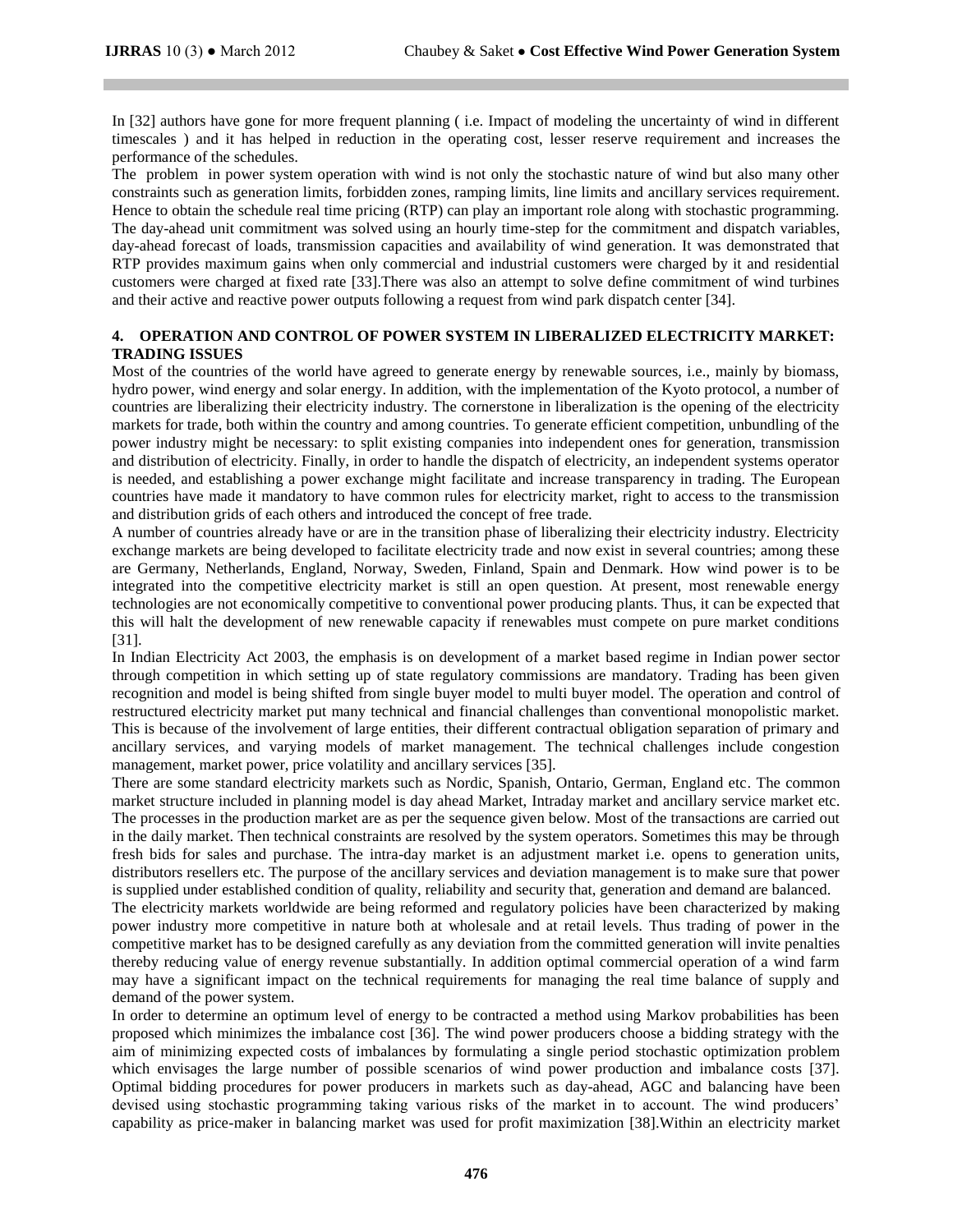framework, [39] models the day-ahead market in detail for a multi reservoir hydro power system coordinated with wind farm. The congestion also has an effect on bidding strategies as well as market clearing price. An electric power market modelled as oligopoly market and cournot quantity model is applied for bidding problem [40]. Another algorithm was developed for optimal bidding and scheduling with risk management using Lagrangian and stochastic dynamic programming whereby they obtain hourly offer curves for both energy and reserve markets [41]. A two stage stochastic optimization problem was introduced in a model giving optimal bids that should be submitted to day-ahead market. The model also introduces non-anticipatively criterion which helps in balancing uncertainty about market prices and wind generation. The model also provides idea about the investment and optimal size of the pumped storage tank [42].

Though there has been considerable improvement in wind-energy conversion system, yet the power output from these systems is strongly conditioned by the variable characteristics of wind resources. Thus dispatch is rather difficult to predict and control of active power-generation is required. The output controllability of the wind parks is being improved so as to facilitate the interaction of with energy power market. In [43] authors used the wind-small hydro to identify the best combined daily operation. The hydro was used to make up generation during low wind speeds and during congestion and low load conditions it was used to store the water through pumps. The effect of daily price variation, imbalance price spread and balancing market in the value of wind energy in hybrid system is formulated in [44], where optimal dispatch for electrical energy storage facility with wind farm is obtained.

The combination of wind with thermal generation to tackle volatility of wind generation for a secure economic dispatch was investigated by [22] which help in designing profitable strategies for the power market operation. Wang et al. have presented a security constrained unit commitment algorithm which takes in to account the intermittency and volatility of wind power generation. The proposed algorithm can be used for the operation planning in the day-ahead as well as the long term planning of wind units in a constrained hybrid system including thermal power [23]. Simulation studies for integration of wind in deregulated power system have been studied with joint market model (JMM) a planning tool, while taking in to account the day-ahead market and regulating power market. Stepwise power flow model was also studied which simulates the frequency deviation and power balancing within the hour. However allocation of regulating power has not been done dynamically and it should include congestion and forecast error as well [45].The wind power is preferably coordinated with any other system which has got lesser start up cost of power plants and high ramp rate such as hydro power plants (HPP). In [46] the coordination is applied to minimize wind farm imbalances cost. The coordination with hydro power plants is employed only on the intraday market. Spot market and imbalances penalties are treated as deterministic. The transmission constraints are not considered in the planning.

A combined operation strategy and a combined bidding strategy have been studied in coordinated planning of wind with HPPs to maximize the revenue from combined operation overcoming the imbalance penalties in on the pool based market [47].The paper however does not include the congestion problem due to wind and best bid can be ensured only if there is provision of reserve margin for all wind deviations. A day ahead planning algorithm is presented for a multi-reservoir hydropower system coordinated with wind power. The coordination applies to real situation where problems like congestions, uncertainty of wind power forecasts [48] and power market prices [49] have been considered [50]. To make the informed decisions in future markets of electrical energy, power utilities are being models through multistage stochastic programming. The set of scenarios are used to model multivariable random data processes such as electrical load, stream flow of hydro units, fuel and electricity prices etc. [51] [52].The hybrid systems with low start ups time and cost should also be combined along with hydro to make them suitable to competitive electricity market operation.

Another major issue with the wind power generation and its interaction with grid is its impact on during power network disturbances. During disturbances wind farms have to be disconnected and loss of such a considerable part of power production (wind constitute in some regions) due to disturbances cannot be accepted [59]. In [60] author has summarized and investigated impact of various issues which pose technical challenge in integration such as using Doubly Fed Induction Generator (DFIG) instead of simple induction generator and reactive power requirement during fault, line trip, load disconnection and generation outages. It was found that focus should be on variable speed generator as fixed speed machine with capacitive compensation during faults may lose synchronism moreover voltage profile required at point of common coupling also is better with DFIG making it suitable for interconnection. Another study [61] comparing the performances of two generators suggested proper coordination between control and protection of wind turbine to minimize trips. VAR compensation or reserve requirement is needed to ensure stable operation. The possibility of interconnection between wind and HVDC line should be explored.

Wind turbines require large reactive power during contingencies failing which wind farms (WFs) may have to be disconnected. It's important to study and model the optimal reactive power flow in system with wind integration for secure operation [62]. Wind power generation also affects the power system oscillations; a qualitative analysis on its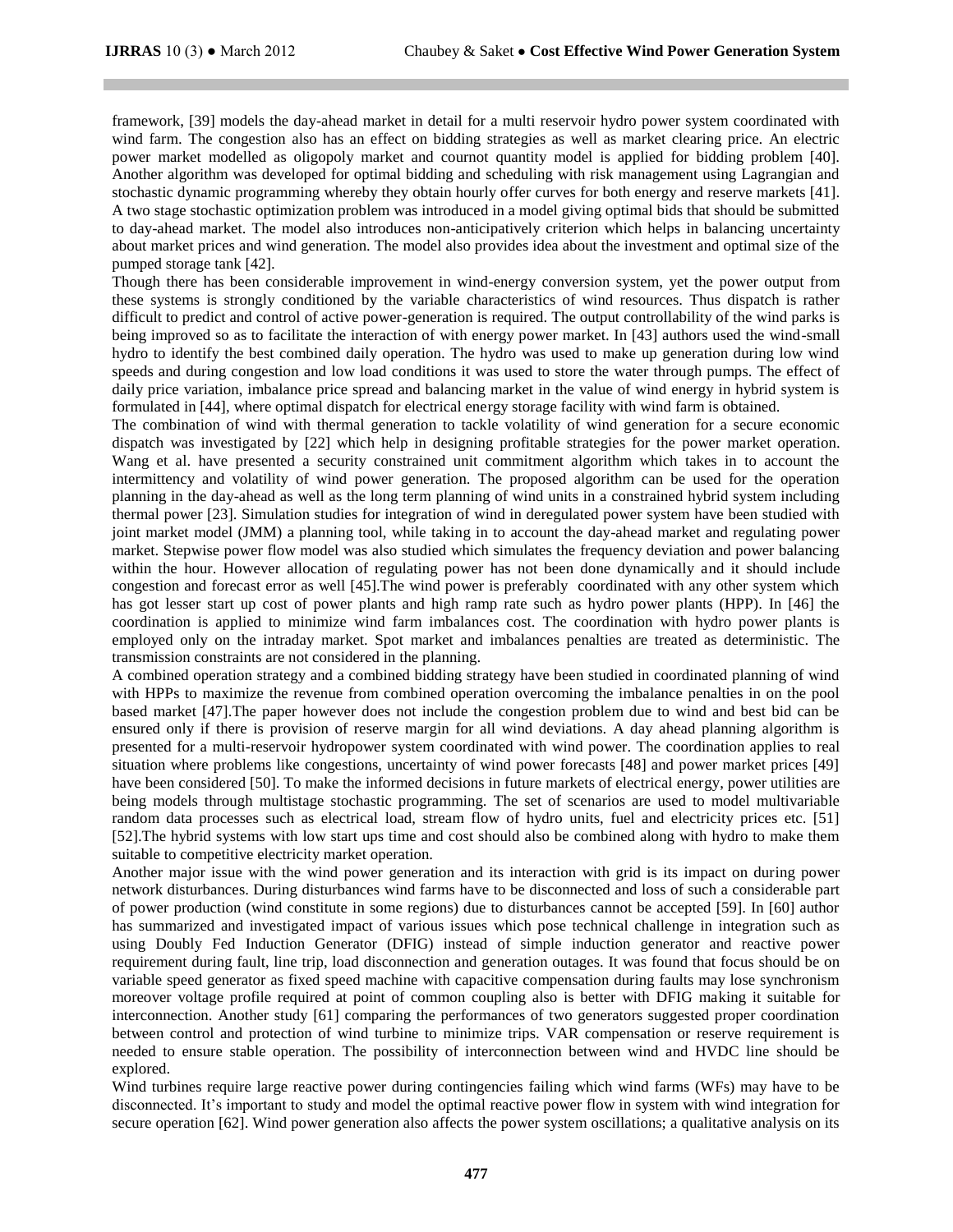impacts revealed that constant speed generators are better in damping the oscillations than variable speed generators [63]. The minute-to-minute variations ( wind die out, wind rise, wind lull, wind gusts) of wind power was studied through simulation models on a system having power plants, WFs, transmission lines, loads and AGC. The time delay in AGC decides the system dynamics and demand ramps are more severe than WF output ramps .The wind and thermal generators were operated together and it was concluded that thermal generators easily absorbed the frequency variations caused by the wind deviations [64]. The wind turbines were also found suitable to provide temporary primary frequency control in the hydro dominated areas. The initial surges of hydro generators require extra active power support from a wind farm to arrest the initial frequency fall [65]. Detailed modelling is required to investigate the impacts in power system comprising large generation mix.

With the inclusion of large wind sources in to the system the conventional power sources will be retired and there can be insufficient kinetic energy from the plants to support the system frequency [66]. Hence the primary reserve used to support frequency against drop in the event of faults or demand change may hamper the performance of the power system. As wind turbines are asynchronously coupled to the system hence frequency threshold detector and power electronics control should be fast enough to discharge the kinetic energy storage. The need is to study the coordination of timing and size of the kinetic energy discharge with the characteristics of conventional plants is required. DFIG can be used as it provides support to system frequency. Doubly fed induction generator (DFIG) based wind turbines have been the favoured alternative due to their ability to provide the benefits of variable-speed operation cost-effectively. The applied power electronic converters are generally sized only for 20%–35% of the stator power depending on the slip range and reactive power requirements. Fast control over electrical torque (hence active power) and reactive power offer superior performance concerning system stability during disturbances. As the penetration of the wind turbines into the power system increases, their contribution to ancillary services (e.g., voltage and frequency control) becomes more significant and necessary [67].

## **5. CONCLUSION**

The hydro power is always considered as the best option to complement the wind power generation. To cater to the uncertainty of wind power, sources with small start up time as well cost, along with the high ramp capability are preferred. The review revealed that forecasting does have an effect on the bidding strategy and hydro power can be the best option to cover the power imbalances due to wind and hence increase the revenue. This paper motivates for development of a model for hybrid system with wind to investigate the combined operation of wind with different sources to cater to wind's stochastic nature for imbalance minimization and optimal operation. The unit commitment or dispatch problems with wind power under demand and generation uncertainty with optimization techniques or stochastic programming. An overview on reserve modelling in for power system with wind power to allocate and quantify the reserves (spinning and non-spinning) amount for the power system for secure and economical operation and to investigate the effects of load variations and congestion on wind power generation and reserve requirements has been described in this paper. Development of model for trading power in competitive electricity market and development of strategies for trading in electricity markets (wind energy and reserves markets) to investigate the effects of real time pricing tariffs on electricity market operation has been suggested in this paper. Dynamic modelling related studies to investigate the wind generator's kinetic energy for primary frequency support using simulink and simulation studies on doubly fed induction generator (DFIG) to study its capability during small disturbances / fluctuations on power system have been described.

## **6. ACKNOWLEDGEMENTS**

Authors are grateful to Mewar University, Chittorgarh, Rajasthan (India); Indraprastha Engineering College, Ghaziabad (Uttar Pradesh), India and Electrical Engineering Department, Institute of Technology, Banaras Hindu University, Varanasi (India) for providing necessary facilities and peaceful environment to complete this research article. Authors are thankful to lovely kids: Sujata Chaubey, Siddhant Vardhan and Vishakha Chaubey for providing emotional happiness and undefined encouragement to complete this manuscript in its present shape.

### **7. REFERENCES**

- [1] T. Ackermann, G. Andersson and L. Söder, "Distributed generation: a definition", *Electric Power System Research*, Vol .57, pp.195-204, 2001.
- [2] W. El-Khattam, and M.M.A. Salama, "Distributed generation technologies, definitions and benefits", *Electric Power System Research*, Vol. 71, pp.119-128, 2004
- [3] P. Dondi, D. Bayoumi, C. Haederli, D. Julian, and M. Suter, "Network integration of distributed power generation," *Electric Power System Research*, Vol. 106, pp.1-9, 2002
- [4] S. Papathanassiou, "A technical evaluation framework for the connection of DG to the distribution network," *Electric Power System Research*, Vol. 77, pp.24-34, 2007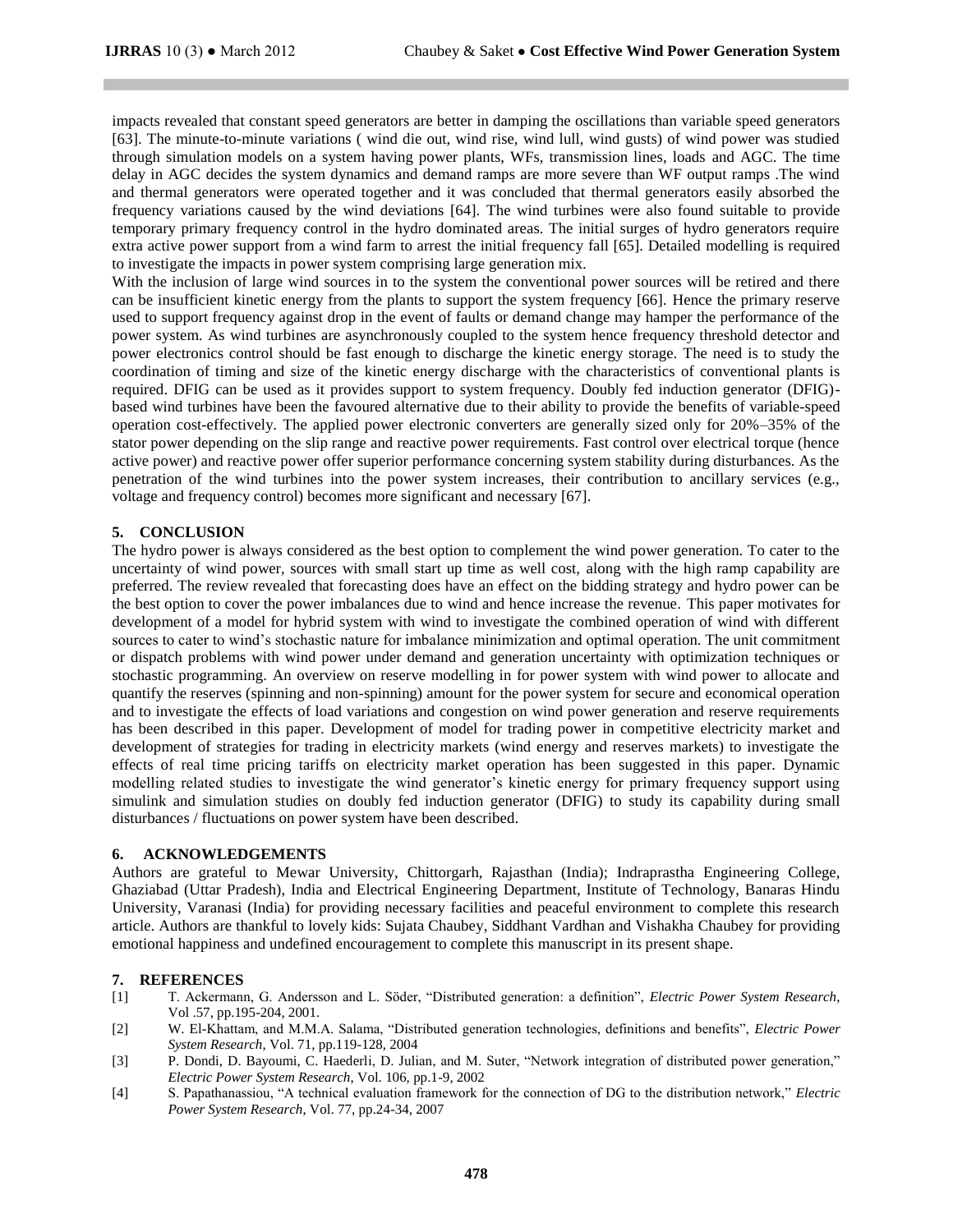- [5] M.C. Mabel, E. fernandez, "Growth and future of wind energy in India", *Renewable and Sustainable Energy Reviews,* Vol.12, pp.1745-1757, 2008
- [6] N. Golait, et al, "Wind electric power in the world and perspectives of its development in India", *Renewable and Sustainable Energy Reviews* (2007) DOI: 10.1016 / j.resr.2007.07.005
- [7] P.S. Georgilakis, "Technical challenges associated with the integration of wind power in to power systems," *Renewable and Sustainable Energy Reviews,* Vol.12, pp.852-863, 2008.
- [8] H. Holttien, and R. Hirvonen, "Power System Requirements for Wind Power," Chapter 8 in *Wind Power in Power System* Ed. by T. Ackermann, John Wiley & Sons Ltd, pp.144-167, 2005
- [9] V. Miranda, "Wind Power, Distributed Generations: New Challenges, New Solutions," *Turk Journal of Electrical Engineering,* Vol.14, no.3, pp.455-473, 2006.
- [10] J.D. Maddaloni, A.M. Rowe, and G.C. Kooten, "Wind integration in to various generation mixtures," *Renewable Energy,* Vol.34, pp.807-814, 2009
- [11] A.J. Wood and B.F. Wollenberg, *Power Generation, Operation, and Control*, New York: Wiley, 1996.
- [12] L. Soder, "Reserve margin planning in a wind-hydro-thermal power system," *IEEE Transactions on Power system,* Vol.8, no.2, pp.564-571, May 1993
- [13] R. Doherty, M.O. Malley, "A new approach to quantify reserve demand in systems with significant installed wind capacity," *IEEE Transactions on Power Systems,* Vol.20, no.2, pp.587-595, May 2005
- [14] F.D. Galaina, et.al, "Scheduling and pricing of Coupled energy and primary, Secondary, and Tertiary Reserves," *Proceedings of the IEEE*, Vol.93, no.11, pp.1970-1983, Nov. 2005
- [15] K.A Papadogiannis, and N.D. Hatziargyriou, "Optimal allocation of primary reserve services in energy markets," *IEEE Transactions on Power Systems,* Vol.19, no.1, pp.652-659, Feb.2004
- [16] F. Bouffard, and F.D. Galiana, "An Electricity Market with probabilistic spinning reserve criterion," *IEEE Transactions on Power Systems,* Vol.19, no.1, pp.300-307, Feb.2004
- [17] J.M. Morales, A.J. Conejo, and J.P. Ruiz, "Economic valuation of reserves in power systems with high penetration of wind power," *IEEE Transactions on Power Systems,* Vol.24, no.2, pp: 900-910, May 2004.
- [18] F. Bouffard, and F.D. Galiana, "Stochastic security for operations planning with significant wind power generation," *IEEE Transactions on Power Systems,* Vol.23, no.2, pp: 306-316, May 2008.
- [19] S.A. Kazarlis, A.G. Bakirtzis, and V. Petridis, "A genetic algorithm solution to the unit commitment problem," *IEEE Transactions on Power Systems,* Vol.11, no.1, pp.823-92, Feb.1996
- [20] P. Sriyanyong and Y.H. Song, "Unit commitment using particle swarm optimization combined with Lagrange Relaxation," *IEEE PES General Meeting, 2005*
- [21] L. Yong and S. Tao, "Economic dispatch of power system incorporating wind power plant," *8 th International Power Engineering Conference (IPEC 2007),* pp.159-162
- [22] B.C. Ummels, M. Gibescu, and E. Pelgrum, "Impacts of Wind Power on Thermal generation Unit Commitment and Dispatch," *IEEE transactions on Energy conversion*, Vol.22, no.1, pp.44-51, March 2007.
- [23] J. Wang, M. Shahidehpour and Z. Li, "Security constrained Unit Commitment with volatile wind power generation," *IEEE transactions on Power Systems* Vol.23, no.3, pp.1319-1327, Aug. 2008
- [24] E. Denny et.al, "A quantitative analysis of the net benefits of grid integrated wind," IEEE PES GM, pp.1-8, 2006.
- [25] S.H. Hosseini and E. Abbasi, "Probabilistic Unit Commitment with wind farms considerations," *IEEE PES GM* 2007
- [26] S. Takriti, J. R. Birge, and E. Long, "A stochastic model for the unit commitment problem," *IEEE Trans. Power Syst.*, vol. 11, pp. 1497–1508, Aug. 1996
- [27] V.S. Pappala, I. Erlich, and J. Dobschinski, "A stochastic Model for the Optimal operation of a wind –thermal power system," *IEEE transactions on Power Systems* Vol.24, no.2, pp.940-950, May 2009
- [28] L. Wu, M. Shahidehpour, and T. Li, "Stochastic security-constrained Unit Commitment," *IEEE transactions on Power Systems,* Vol.22, no. 2, pp.800-811, May 2007
- [29] V.S. Pappala, I. Erlich, and S.N. Singh, "Unit commitment under wind power and demand uncertainties*," IEEE, PES*  2008
- [30] P.A.Ruizet.al, "Uncertainty management in the unit commitment problem," *IEEE transactions on Power Systems* Vol.24, no.2, pp.642-651, May 2009
- [31] Wind Power Integration in Liberalized Electricity Markets (Wilmar) Project. (Online), Available[: www.wilmar.risoe.dk](http://www.wilmar.risoe.dk/)
- [32] A. Tuohy, P. Meibom, E. Denny and M.O. Malley, "Unit commitment for systems with significant wind penetration," *IEEE transactions on Power Systems* Vol.24, no.2, pp.592-601, May 2009
- [33] R. Sioshansi, and W. Short, "Evaluating the impacts of Real-Time Pricing on the Usage of Wind Generation," *IEEE transactions on Power Systems* Vol.24, no.2, pp.516-524, May 2009
- [34] C .F. Moyano, and J.A.P. Lopes, "An optimization approach for wind turbine commitment and dispatch in a wind park," *Electric Power System Research (2008)*, doi:10.1016/j.espr.2008.05004
- [35] P. Bajpai, and S.N. Singh, "An Electric Power Trading Model for Indian Electricity Market," presented at *IEEE PES Gen. Meet.,* Montreal 2006.
- [36] G. N. Bathurst, J. Weatherill, and G. Strbac, "Trading wind generation in short term energy markets," *IEEE Trans. Power System*, vol. 17, no. 3, pp. 782–789, Aug. 2002.
- [37] J. Matevosyan, L. Soder, "Minimization of imbalance cost trading with wind power on the short-term power market", *IEEE Transactions on Power Systems*, Vol.21, no.3, pp.1396-1404, Aug.2006
- [38] M.A. Plazas, A.J. Conejo, F.J. Prieto, "Multimarket optimal bidding for a power producer" *IEEE Transactions on Power Systems*, Vol.20, no.4, pp.2041-2050, 2005